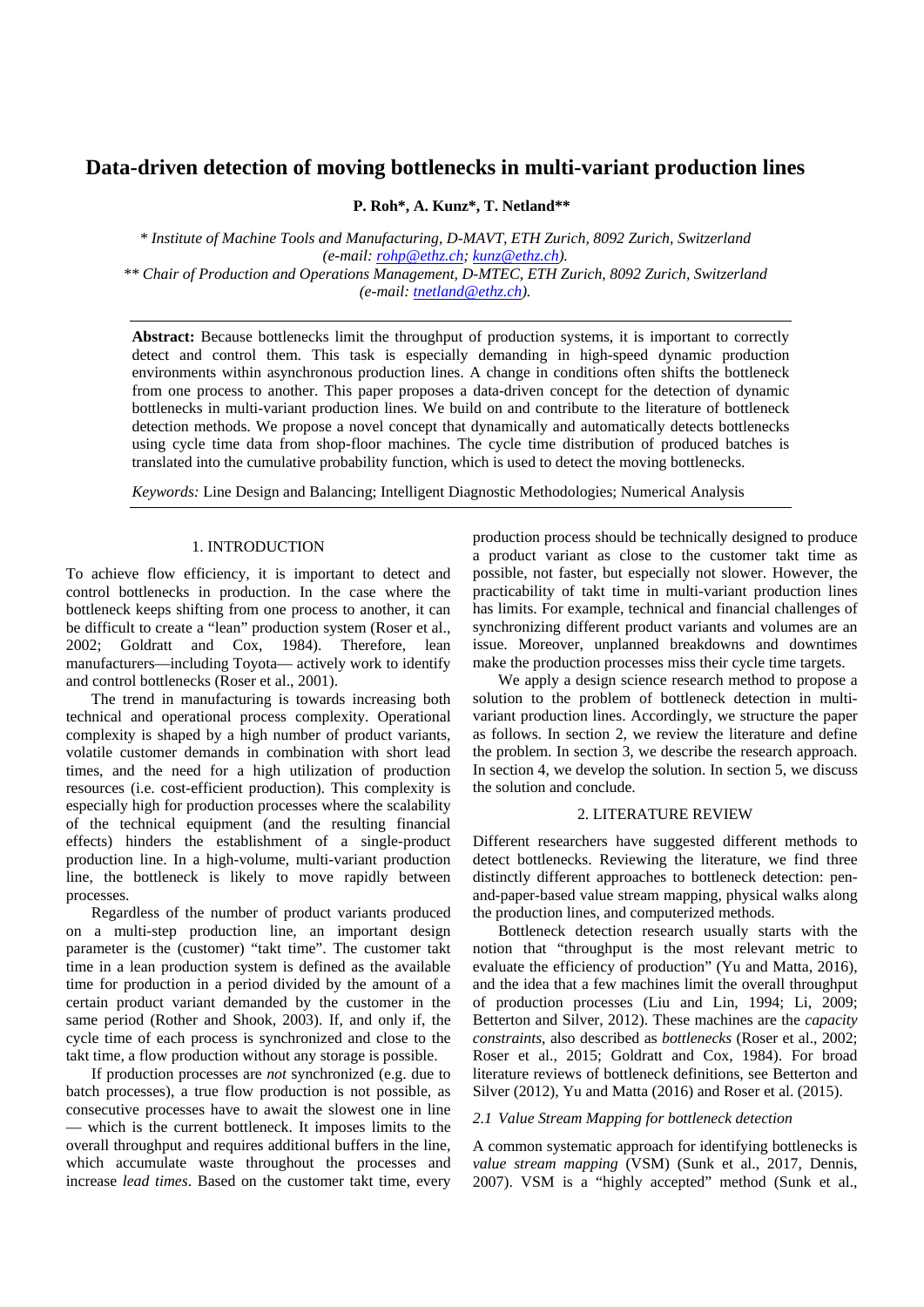2017) for improving production processes (Dal Forno et al., 2014). VSM is often described as a classical "pen-and-paper" method (Liker and Meier, 2006), which maps the "valueadding, non-value-adding, and value preserving activities that are required to create a product" (Sunk et al., 2017). Starting from a manually recorded current state map, an ideal state map is proposed (Sunk et al., 2017; Rother and Shook, 2003). A key element of VSM approaches is its focus on customer takt time.

 The VSM method currently faces a "diminishing gradient" of effectiveness (Sunk et al., 2017). Because the "low hanging fruits" have already been picked in many factories, the identification and elimination of waste and inefficiencies has become more complex (Abdulmalek and Rajgopal, 2007). Moreover, classical VSM can hardly be used for products with a high number of product variants (Singh et al., 2011) or products with a complex bill of materials (Braglia et al., 2006). Based on their findings, Braglia et al. (2006) proposed supplementary VSM tools as a future field of research; these tools are able to cope with the variances of production processes by employing statistical methods.

 In their literature review of VSM, Dal Forno et al. (2014), included 57 publications from 1999 to 2013. The papers were classified into 11 problem categories describing the limits of VSM. Related to multi-variant production lines, three of these are of special importance: "process measurements", "map obsolescence" and "high product mix". Together, these problems occurred in 74% of the analysed contributions. Under these circumstances, the mapped value streams did "not represent the process' real situation, because each day the process behaves in a different way" (Dal Forno et al., 2014).

 These limitations of VSM are partly due to the "pen-andpaper" approach, in which a lot of manufacturers fail to apply the VSM repeatedly and regularly (Dal Forno et al., 2014). Dal Forno et al. (2014) concluded from their findings that only stable processes should be mapped, or if a process is complex or not stable, it should be mapped more frequently. Facing the efforts required for a manual collection, they concluded that new opportunities for applying the VSM could be gained if the timely effort for the measurement of the relevant production data could be reduced.

 Besides the usual results of a VSM (long change over times, stock, chaotic material flows, etc.), a less known tool in the VSM literature can localize the bottlenecks of the value stream of a product: the takt diagram (Rother and Shook, 2003; Singh et al., 2011). In a takt diagram, the measured process cycle times are displayed and compared to each other and to the customer takt time. The highest bar exceeding the customer takt time is the (current) bottleneck. The result is a snapshot of the process on the day of mapping. Moreover, the resulting VSM of one product is representing the VSM of all the products of the previously defined family of products at "all times".

 The mentioned characteristics of VSM and the takt diagram make both inappropriate for analysing bottlenecks in the more dynamic environments (i.e. the dynamic relocation of bottlenecks) of aligned, multi-variant production lines. In this paper, we present a method for statistical analyses of multi-variant production lines, using automatically collected data to enable a frequent and simple dynamic takt and bottleneck analysis.

## *2.2 The bottleneck walk and related methods*

Based on the categorization of Yu and Matta (2016), the listed methods of bottleneck detection can, even though they compare different parameters, be procedurally compared to the bottleneck walk of Roser et al. (2015). An exception, within the ones described by Yu and Matta (2016) is the one proposed by Betterton and Silver (2012). The bottle neck walk, developed by Christoph Roser and colleagues (Roser et al., 2011; Roser et al., 2002, Roser et al., 2015) over the last 15 years, is called an *active period method*.

 The bottleneck walk is based on several assumptions and is time intensive: Roser et al. focused on the detection of timely shifting bottlenecks by walking along the production process. During the walk, the inventory level along the production line is noted down at each station. "Repeating a string of observations multiple times" is recommended to receive a full picture of the timely shifting bottlenecks. Hence, Roser et al. (2015) solved the problem of having only one snapshot of the conditions by repeating the bottleneck walks several times (i.e. "distributed over several days"). Through repeating the bottleneck walks more often, it is assumed that all possible bottlenecks, especially timely shifting ones, are detected. However, this cumbersome process makes the approach time intensive. Roser (2002, 2015) stressed that it is important to not only focus on the value adding steps but also on non-value adding processes to detect bottlenecks.

#### *2.3 The inter-departure time variance method*

The "inter-departure time variance" method (ITV) of Betterton and Silver (2012) is based on the analysis of the variance of the inter-departure times of each unit produced at each station along a production line: The one with the lowest ITV is the bottleneck. They show in their paper that the proposed method "performs as well or better than other published bottleneck detection methods". However, Betterton and Silver (2012) also admitted that the IVT method cannot sufficiently locate the bottleneck. Hence, they highlight the need for future research; that is, on the impact of the buffer level on the method's capability.

 Note that the IVT method differs from the other bottleneck detection methods, as it is no longer based on manually collected data, but on automatically collected data. This data-driven approach is further supported by the results of Yu and Matta (2016), who highlighted the advantages of data-driven bottleneck detection. Yu and Matta (2016) presented a software framework to statistically prove the reliability of the bottleneck detection method. This was needed because the existing methods did not rely on a comprehensive real-time collection of data, but rather on snapshots.

## *2.4 Proposed design to solve the problems*

In this paper, we aim to overcome the challenges related to the different approaches above by taking the best from each of them. Our proposed conceptual method relies on a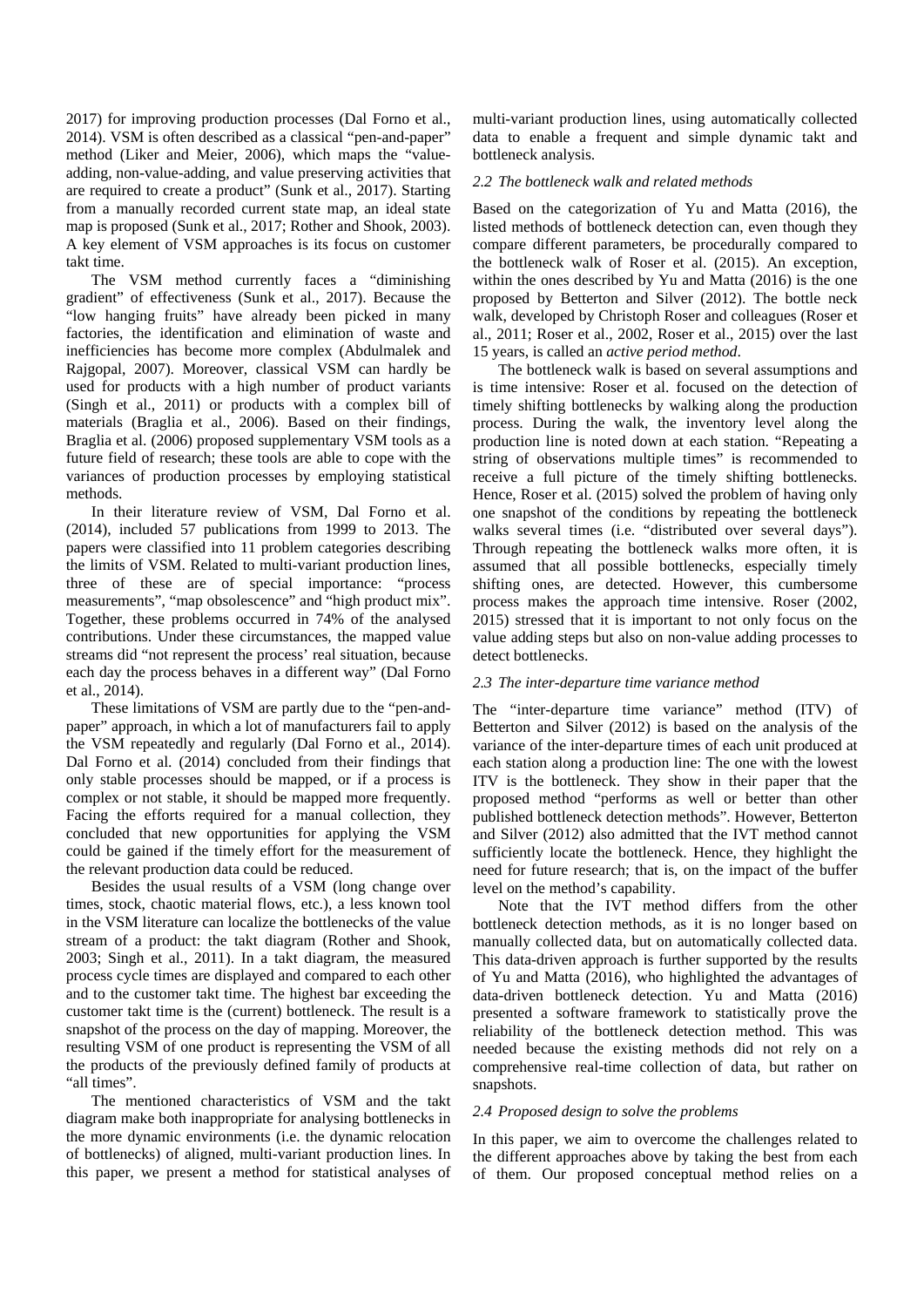comprehensive automatically updated database of process data to locate where, when and why bottlenecks occur. Accordingly, our method enables a clear-time production step, as well as a product variant-specific analysis of bottlenecks along the production line.

Furthermore, we do not measure interdependent metrics, such as the IVT, but we take the cycle time as an independent, deceiving metric of each process. Thereby, we not only build on the approaches of Roser et al. (2015) and Betterton and Silver (2012) but also expand and improve them to be applicable to all manufacturing processes, as recommended by Roser et al. (2015). In addition, none of the reviewed bottleneck-detection methods are product specific and therefore do not reveal information about what exact product variant is causing the bottleneck.

A promising development that can help overcome the limitations of data collection is the so-called digital shadow of a product, which is defined as the "sufficiently precise image of the processes within  $(...)$  the production  $(...)$  which are needed for a real-time capable evaluation basis" (Bauernhansl et al., 2016). If the digital shadow of each individual product contains the cycle time at each station along the value stream, the classical time-invariant snapshot as well as comprehensive data about timely changing conditions for each product produced can be attained.

The proposed methodology aims to reduce the throughput time in a production line. The value-added part of the throughput time can be composed of the cycle times of the single production steps (Rother and Shook, 2003). The distribution of the cycle time at a single production resource is usually approximated with Weibull's probability density function (Tirkel and Parmet, 2017). Employing this approximation ensures, by its means of standardization, the comparability of different cycle-time distributions. Besides, the corresponding cumulative probability function is given in a mathematically contained way. This function reveals the probability that a certain parameter is at or below a certain threshold. The assumption is used within the proposed concept to illustrate the mechanisms of evaluation.

# 3. RESEARCH APPROACH

We use the research method of design science research (van Aken et al., 2016). Based on the specific task of an industrial partner to increase the efficiency of a multi-variant production line, a data-driven concept for the detection of dynamically relocating bottlenecks was developed. The concept was generalized to be applicable to any kind of multi-variant production line. The human agency impact of the proposed method is low, as the whole processes of data collection and analysis can be fully automated.

The design proposition of the concept can be stated as follows: On multi-variant, multi-step production lines, inefficiencies such as bottlenecks and asynchronicities can currently only be specified based on experience or on expensive manual and frequent elaborations. The proposed concept focuses on the analysis of a time- and product-based variant-dynamic value stream and can be used to precisely localize improvement potentials by analysing the automatically collected cycle times by means of statistical analysis.

## **4. SOLUTION DEVELOPMENT**

#### 4.1 Data collection and preparation

A first step is to automate the collection of machine data. We propose that for every produced product and thus for every product variant and at every time, the cycle time should be collected at each station along the value stream and linked to the individual product. The result is a digital product shadow containing all the cycle times along the value stream. It is important to highlight here that this includes both valueadding and non-value-adding steps of the value stream, such as transport and storage. In doing so, we create the database for a comprehensive dynamic takt/bottleneck analysis.



Fig. 1 a) Simulative bar chart of the cycle time at a single production step of a specific product variant for one batch produced (with a total number of samples  $n = 10'353$ ); b) Weibull curve fit of the given cycle time distribution to receive the probability density function; and c) integration of the probability density function to receive the cumulative probability function.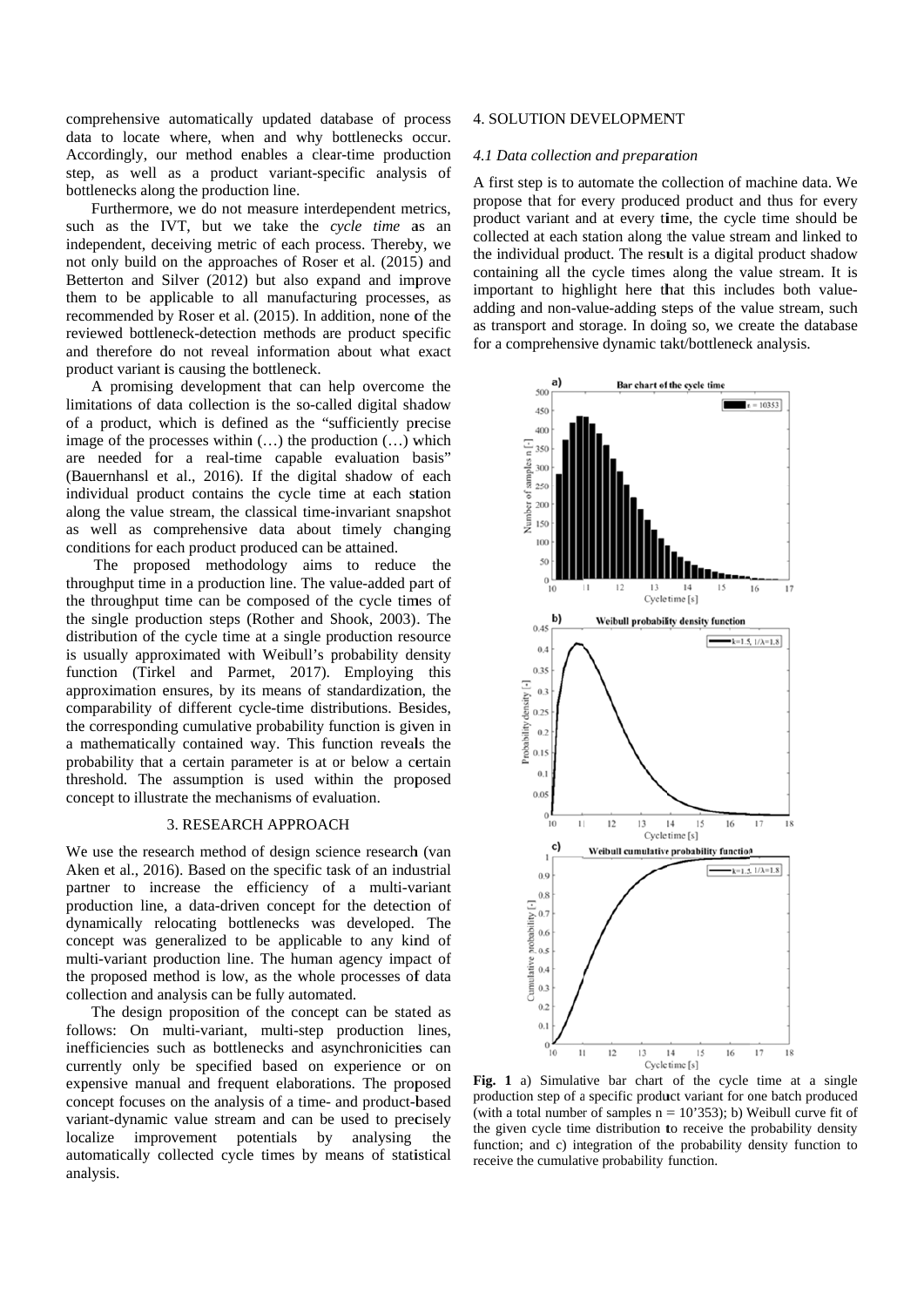In the second step, the data are prepared for analysis. First, the cycle time distribution of a specific product variant  $v_i$  at a certain production step  $s_i$  over a given period (e.g. a batch, a shift or a day) is presented, based on simulative data, as shown in the bar chart in figure 1a). The cycle times are displayed on the abscissa, whereas the number of samples on the ordinate and thereby the absolute frequency is given. Based on the accumulated data, a curve fit for the Weibull function with the shaping parameter k and  $\frac{1}{\lambda}$  can be elaborated, in the same way as figure 1b). The resulting equation can then be integrated to receive the (Weibull) cumulative probability function, which can then be plotted the same way as figure 1c).

#### 4.2 Mechanism of evaluation

In the following section, we describe how one can interpret and use the results of the proposed method to detect moving bottle necks in multi-variant production lines.

Figure 2a) displays the "design guideline"; that is, the customer takt time as an absolute scale of evaluation. The intersection of the vertical takt time with the cumulative probability function provides insight about the percentage of the number of products of product variants  $v_i$ , which are produced faster or at the costumer takt time (here: ~89%). This analysis enables the first productivity assessment of a single production step  $s_i$ : Is the process capable of producing within the planned threshold of the takt time?



Fig. 2 a) First mechanism of evaluation: Comparison of the cumulative probability function to the costumer tact time; b) second measure of evaluation: A comparison of the cumulative probability functions relative to each other.

Beside the comparison with an absolute scale (i.e. the customer takt time), the cumulative probability function can

be compared in relation to each other, analysing the shifts or changes of the shape of the distributions. Figure 2b) displays a comparison of the cumulative probability functions relative to each other: The comparison provides insights about the efficiency of different batches produced, for example, at different production steps, relative to each other.

The described analysis can now not only be executed for one product variant  $v_i$  at one production step  $s_i$  but can also be extended to analyze multi-variant production lines. All the production steps of each product variant  $v_i$  (i.e. their corresponding value streams), can be compared, and all the product variants produced at a specific production step  $s_i$  can be compared to each other. In summary, the product variant and production step  $S_i$ -specific timely  $v_i$ -specific accumulated cumulative probability functions of the whole production line can be compared.

Cycle time distributions of various product variants at various production steps can vary due to internal as well as external influences. These variations within the proposed concept are represented by different shaping parameters  $k$  and  $\frac{1}{2}$  of the fitted Weibull function and consequently in the different shapes of the integrated function. The narrower the underlying distribution, the better. Consequently, the "optimal" cumulative probability function would have the shape of a step function, with the step at the planned cycle time (i.e. the customer takt time).

#### 4.3 Analysis and results

The resulting curves can be compared relatively to each other in three dimensions through three analyses:

- Dynamic bottleneck analysis along a value stream  $\mathbf{1}$
- 2. Batch analysis
- 3. Single production step analysis

The first evaluation is basically an automated takt diagram-like analysis: The data of one specific product variant  $v_i$  along its value stream are compared. As different production steps (when producing one variant  $v_i$ ) are compared, the variant-specific customer takt time can be applied as an absolute measure. Figure 3 shows the cumulative probability function for different production steps  $s_i$  along the value stream, as well as the corresponding customer tact time, and thereby combines the two presented mechanisms.



Fig. 3 Result of the value stream takt analysis: Probability function for three different production steps  $s_i$  along the value stream of a certain product variant v<sub>i</sub>.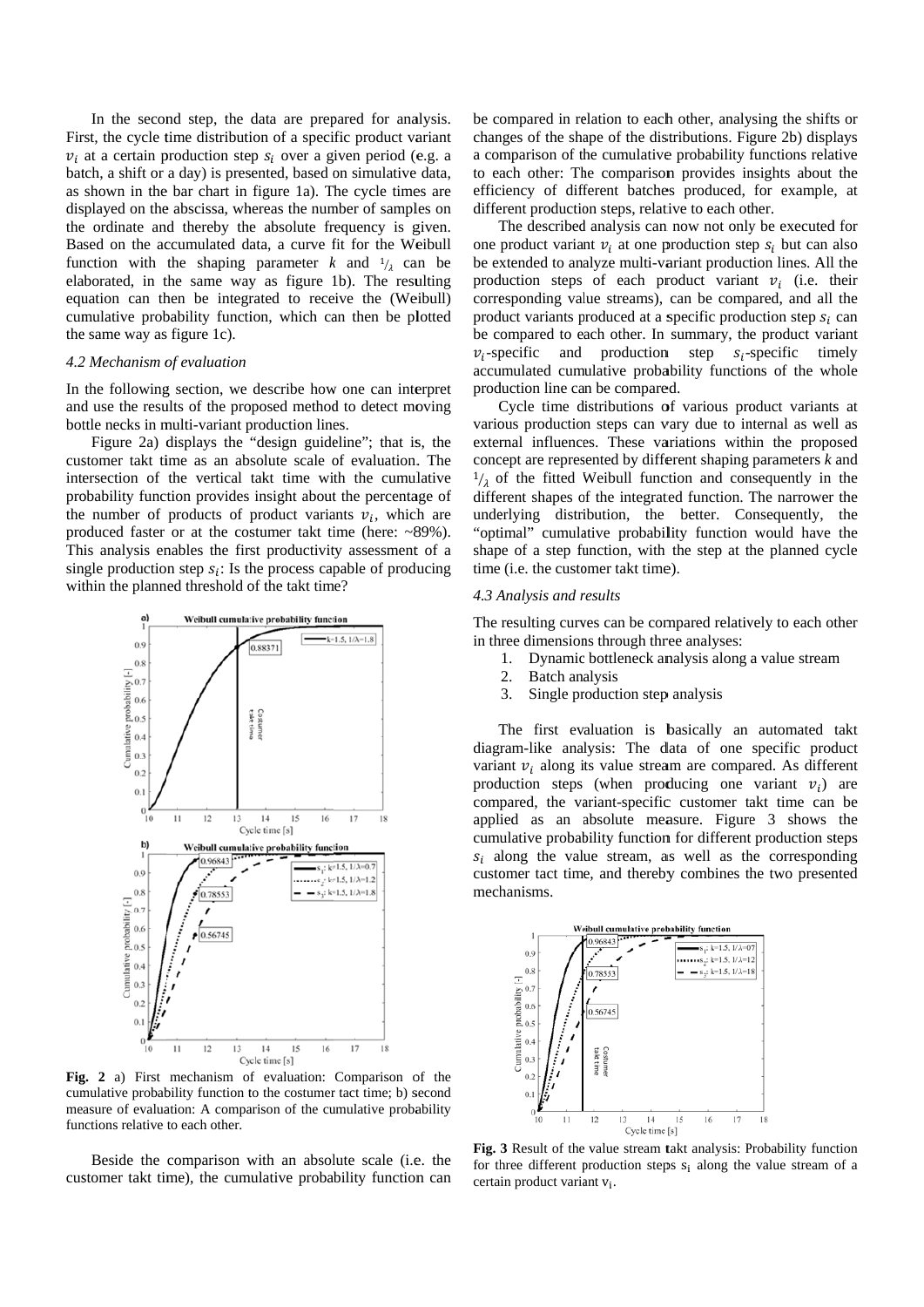From figure 3, the following can be concluded: The value stream is not synchronized even though it might have been planned to be. This becomes evident when facing the intersections of the customer takt time with different cumulative probability functions: For production step  $s_3$ , for example, only 57 % of the products are produced faster or at the threshold, whereas for production step  $s_1$ , the probability is close to 100%. The step  $s_3$  is clearly the bottleneck of the value stream, and hence it should be the first target for improvement.

 Accordingly, the value stream takt analysis also reveals information about where to apply activities of improvement with a product variant-specific value stream, to obtain the greatest effect. The proposed dynamic bottleneck detection method is thereby more than a classical takt analysis, as it considers (due to the distribution) variation over time and uses this information to outline potential improvements.

 The second evaluation uses the data of one process step for a single product variant produced, which is compared at different points in time (e.g. for each batch produced), relative to each other. Additionally, as the same product variant  $v_i$  is produced at a specific production step  $s_i$ , the costumer tact time can be used as an absolute measure. Hence, the variation over time reveals information about the stability of the process and can support a long-term continuous improvement process.

 The third evaluation compares the data from different product variants  $v_i$  at one production step  $s_i$ . The customer takt time cannot directly be applied as an absolute measure. Therefore, the underlying cycle times are normalized with their product variant-specific costumer cycle times. These normalized cycle times can then again be accumulated and integrated to receive the expected cumulative probability function. Consequently, the ability of a production step  $s_i$  to produce different product variants  $v_i$  is evaluated and compared. Hence the single production process analysis reveals not only information about the capability of a process to produce different product variants but also about where to apply activities of improvement to receive the greatest benefit.

## *4.4. Contribution to practice*

The proposed concept enables an automated and comprehensive analysis and evaluation of dynamic production processes, especially focused on dynamically relocating bottlenecks. The value chain comparison outlined above fulfils the needs of a time-variant bottleneck detection method: Due to its characteristics of displaying the currently longest cycle time (lowest probability of achieving the costumer tact time) within the whole value stream, the method elaborates the bottleneck of the examined value stream. As the underlying analysis is time-period specific (e.g. a batch, a shift or a day), variations over time, also within a batch, can be evaluated through combining mechanism one and two, and hence a dynamic bottleneck analysis is enabled. Hence, the proposed method promises to solve the problem of timely shifting bottlenecks in dynamic environments.

 The proposed concept is intended to make the timeconsuming manual VSM or bottleneck detection approaches redundant, while it should increase the validity at the same time by considering not only one product variant at one time *but also all variants at all times*. The proposed concept will enable a comprehensive overview of the current state of the production in the "dimensions" batch, production step and value stream. Due to its automatically collected database, the accuracy (i.e. the quality of the underlying data) increases substantially; facing these facts, we expect the concept to drastically reduce the time needed for bottleneck detection.

 Furthermore, the proposed concept increases the efficiency of the production improvement processes. The potential improvements (bottlenecks) are automatically localized and ranked. This simplifies the "business case" process of financial investments into fixing those bottlenecks. Finally, the effectiveness of any improvement can directly by deduced from a change in a cumulative probability distribution graph.

# *4.5 Limitations of the proposed method*

The proposed method focuses only on cycle times to detect dynamically shifting bottlenecks. As mentioned, no human interaction (as in "pen-and-paper" techniques) is needed for data collection, which is also a limitation since it alienates the users from the data. Additionally, it is important to state that the proposed method requires a significant amount of production data (i.e. the number of products produced). For production lines with a batch size of one, the method is not suitable, as there is no cycle time variation per batch, and hence no data can be cumulated, integrated and compared.

 It is important to note that the chosen curve fit (i.e. the assumption of the cycle time being Weibull-distributed) needs validation by testing the whole concept in simulative environments or, better yet, in real ones. However, from a mathematical point of view, distribution assumptions are not really a need when one real data is available: The bar chart of real cycle times can also be directly analysed to receive the corresponding cumulative probability function.

## 5. CONCLUSIONS

In this paper, we have proposed a concept for bottleneck detection for dynamic multi-variant, multi-step production lines. In a sense, we have suggested an automated and realtime version of a takt diagram. Hence, the proposed concept enables more than just a timely snapshot of production (as in most "pen-and-paper" approaches); it gives a comprehensive overview of the dynamically changing conditions of multivariant production lines. The concept requires automatically collected data of individual products (i.e. process cycle times). These cycle times are then accumulated per batch and integrated over time to receive the cumulative probability function for each product variant at each production step along the value stream. We propose three ways of evaluating the resulting functions: A batch, single-production process and dynamic bottleneck analysis. A main advantage of the approach is its simplicity; complex simulation models and costly data collection are not needed.